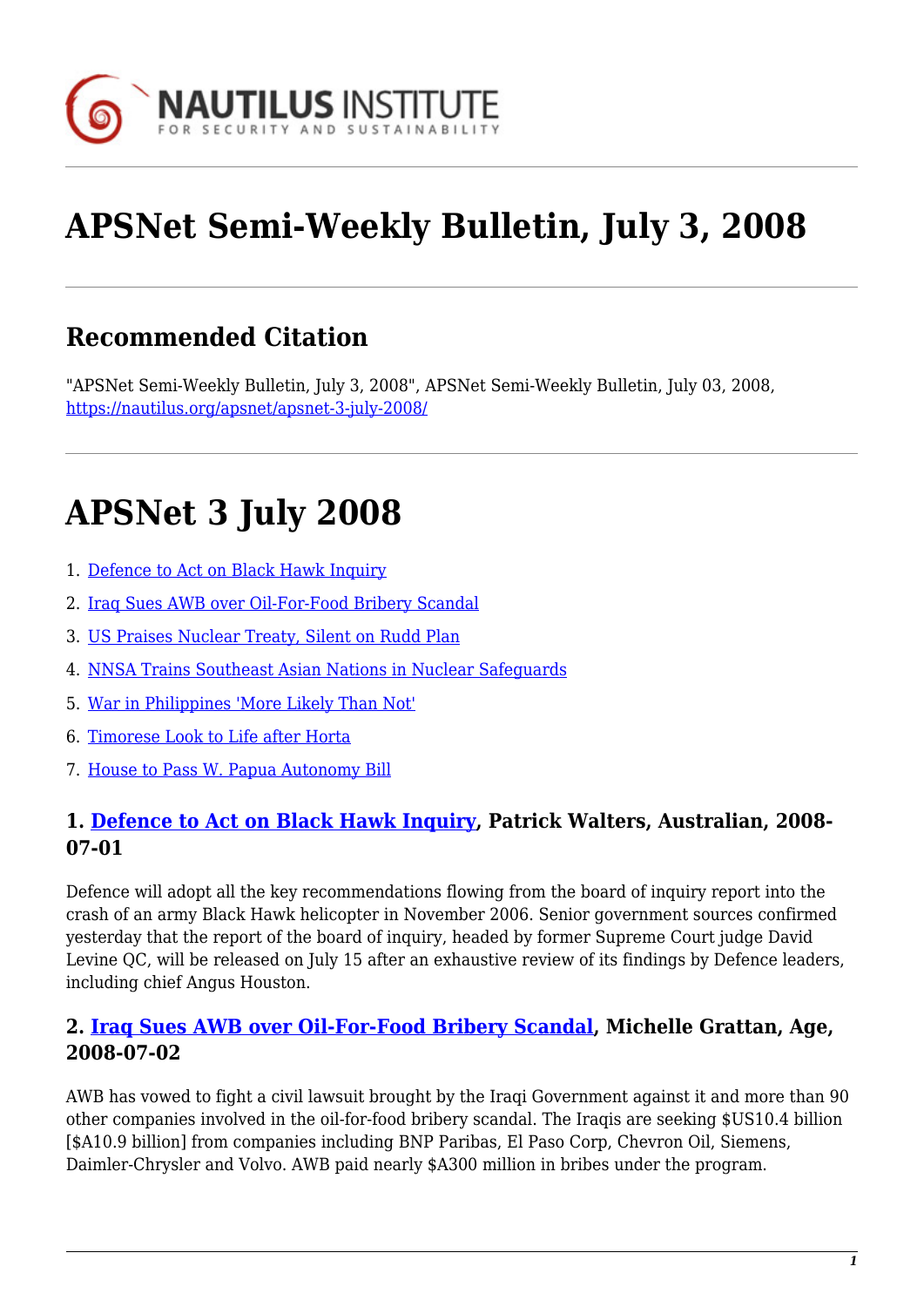### **3. [US Praises Nuclear Treaty, Silent on Rudd Plan](http://www.theage.com.au/world/us-praises-nuclear-treaty-silent-on-rudd-plan-20080702-30oc.html), Anne Davies, Age, 2008- 07-03**

In what appears to be a snub to Australian efforts to build a new consensus on nuclear weapons, US President George Bush has marked the 40th anniversary of the non-proliferation treaty - but pointedly omitted any mention of Prime Minister Kevin Rudd's initiative for a special commission to advance the issue worldwide.

• [Statement by Bush on Non-Proliferation of Nuclear Weapons Treaty](http://www.america.gov/st/texttrans-english/2008/July/20080701141025eaifas0.9588587.html&distid=ucs), America.gov, 2008-07-01

### <span id="page-1-0"></span>**4. [NNSA Trains Southeast Asian Nations in Nuclear Safeguards](http://nnsa.energy.gov/2057.htm), NNSA, U.S. Department of Energy, 2008-06-27**

The National Nuclear Security Administration [NNSA] concluded a four-day workshop for participants from Southeast Asia on nuclear safeguards, safety, and security challenges associated with the development of a civil nuclear power program. Workshop attendees included officials from Malaysia, Thailand, the Philippines, Vietnam, Indonesia, and Australia.

#### **5. [War in Philippines 'More Likely Than Not'](http://www.theaustralian.news.com.au/story/0,25197,23948242-25837,00.html), Stephen Fitzpatrick, Australian, 2008-07-01**

Rapidly worsening relations between Manila and southern Philippines insurgents could see a reactivation of Jemaah Islamiah attacks on "soft-targets" in Philippines cities and in Indonesia, an analyst warns.

## **6. [Timorese Look to Life after Horta,](http://afr.com/home/viewer.aspx?EDP://20080702000020853618&magsection=news-world&source=/_xmlfeeds/world/feed.xml&title=Timorese look to life after Horta) Angus Grigg, AFR\*, 2008-07-02**

Ramos Horta should consider going in the next year or so if the country's tense stability can be maintained. But the transition needs to be managed. Now is not a good time. For a start no successor has been groomed and fresh elections could result in renewed violence and instability. There are reports from Dili of increasing tension between the police and the military, the very problem that caused the 2006 so-called crisis.

\* [subscription required](http://nautilus.org/subscription.html).

#### <span id="page-1-1"></span>**7. [House to Pass W. Papua Autonomy Bill,](http://www.thejakartapost.com/news/2008/07/01/house-pass-w-papua-autonomy-bill.html) Jakarta Post, 2008-07-01**

All factions in the [Indonesian] House of Representatives have agreed to pass legislation giving a legal basis for the implementation of special autonomy in the new province of West Papua. The government was asked to immediately make some adjustment policies to respond to the reinforcement of West Papua's special autonomy.

# **Similar free newsletters**

- Australian region (APSNet this newsletter): [Free subscription,](https://nautilus.org/mailman/listinfo/apsnet) [archives](http://nautilus.org/austral-peace-and-security-network.html).
- Northeast Asia (NAPSNet): [Free subscription](http://nautilus.org/napsnet/dr/index-2.html).
- Southeast Asia (SEAPSNet): [Free subscription](http://www.siiaonline.org/seapsnet).
- Climate change adaptation (AdaptNet): [Free subscription](https://nautilus.org/mailman/listinfo/adaptnet), [archives.](http://nautilus.org/partners/gci/adaptnet.html)

For further information, please contact the editors, [Jane Mullett,](mailto:austral@rmit.edu.au) [Arabella Imhoff](mailto:austral@rmit.edu.au).